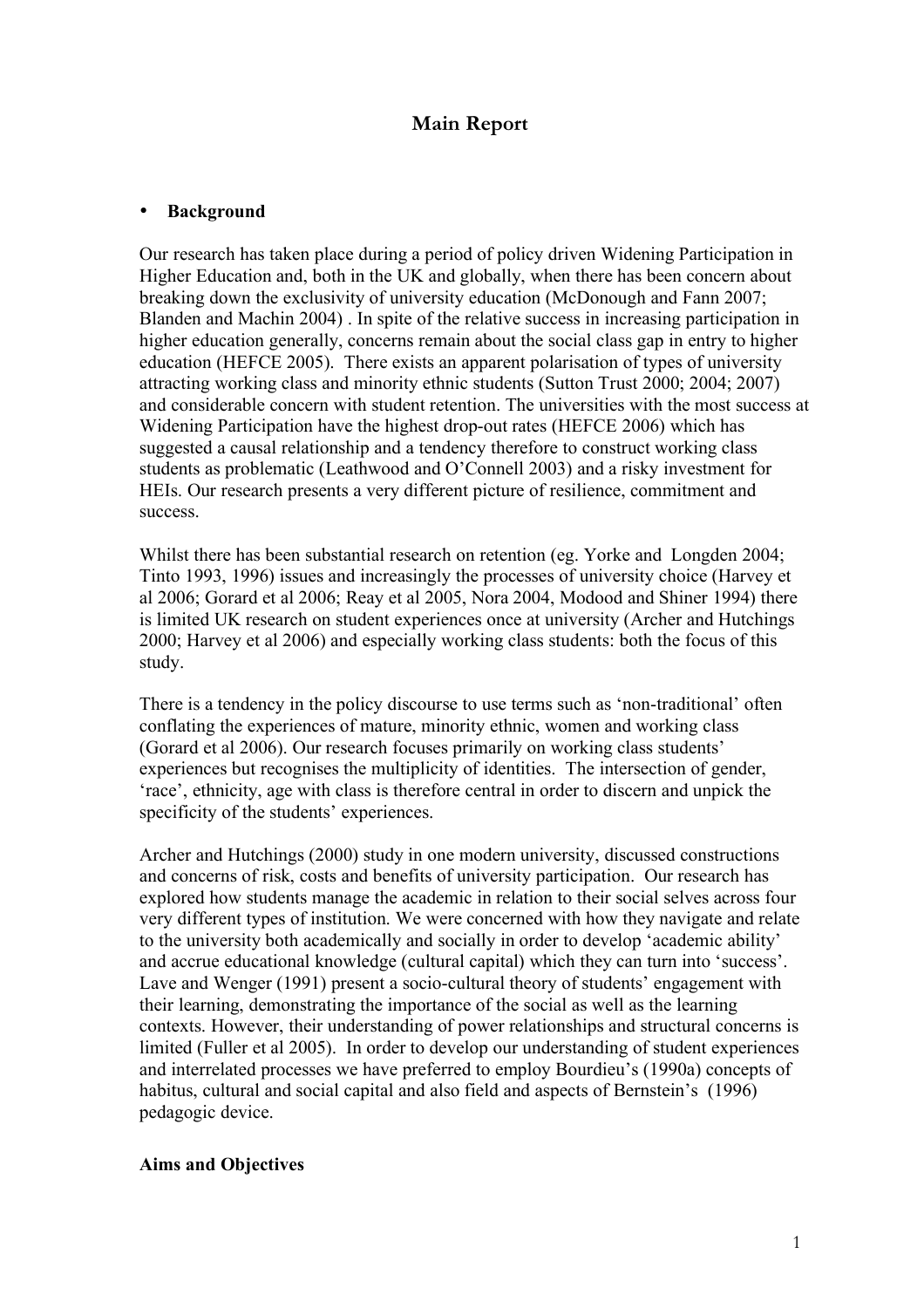The overarching aim of the project was to explore working class students' experiences of higher education; the impact of these on their learner and socio-cultural identities and the implications for their progress and to explore the extent to which these experiences are gendered and 'raced'.

More specifically the research sought to:

- compare and contrast the social and cultural experiences of working class students in different types of universities/higher education institution
- examine the impact of these experiences on their learning and academic progress primarily from their own perspectives but also if possible those of their tutors
- discern the impact of the university experiences on the constructions and reconstructions of the students' identities and explore the processes of compliance or resistance with which students engage in order to position themselves as effective learners
- contribute to the theoretical understanding of social class and learner identities within the higher education context

Details of how each objective has been addressed and met are presented in the results section.

# • **Methods**

Our focus was on undergraduate students 18 years and above from working class backgrounds including white and minority ethnic women and men, accessing them initially in years 1 and 2 of their degree course. We also collected data from middle class students in order to situate the perspectives of the working class students (appendix 1).

Mixed methods were employed in two stages, across four institutions comprising an elite (Southern), a civic pre-1992 (Midland), and a post 1992 (Northern) university and a college of Further Education (Eastern), located in three different geographical areas (appendix 2). These different types of institutions were chosen in order to discern a cross section of student experiences in institutions that represent different missions and success in widening participation.

We focused on different disciplinary areas but where possible the same subjects in all of the universities (given the hierarchy that exists between subjects (Bourdieu 1988). Problems in achieving this were met either because we did not get the necessary cooperation from the staff or because we could not access sufficient numbers of working class students in the subject area. The subjects were: History, Law, Engineering English, Economics, and Chemistry. The Foundation subjects delivered in the FE college were: Performing Arts, Early Childhood Studies and Arboriculture.

We included the FE College since Higher Education (HE) in FE is a central strategy of the government's Widening Participation policy (Hodge 2002) and were thus interested to compare the experiences. Our intention was only to interview these students during the first two years of their Foundation Degree, however we did follow one student as she progressed to a third year BA pass degree at the University on a part-time basis. The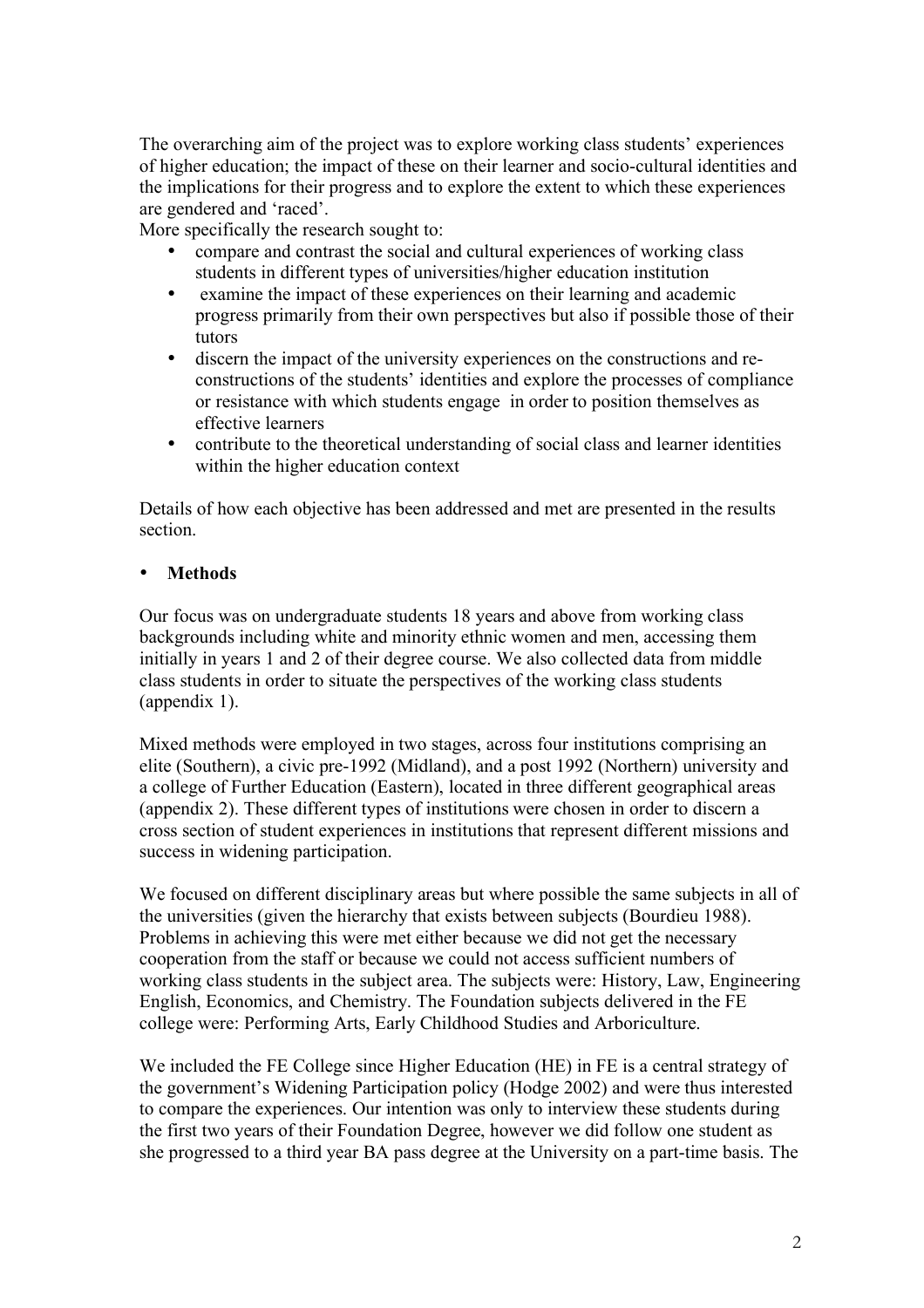data we have on the FE-HE student experience is therefore limited but does stand in contrast in a number of ways to the other research sites.

The social class of the students was defined by employing the Office of National Statistics Social and Economic Classifications (Rose and O'Reilly 2000). With respect to the working class students our focus was on L7-L14 and middle class L1-6. We refined our sampling through the interview process and thus gathered information about parents' educational profiles and ascertained whether these students were first in their immediate or extended families to go to university.

In stage 1, 1209 questionnaire (see appendix 3) responses were received from Y1 and Y2 students across these institutions in the identified subjects. The questionnaire data provide generalisable information about aspects of a cross section of student experiences in a representative sample of Higher Education Institutions (HEIs) but more importantly act as the context for the subsequent case study data. The questionnaire was also crucial in identifying students for follow up interviews.

Ethnographic semi structured interviews (appendix 4) were used in order to probe and illicit in depth responses reflecting individual meanings and perspectives (Atkinson et al 2003). We interviewed 89 students: 48 middle class and 41 working class, in groups and one to one. Eight were from Minority Ethnic backgrounds; 51 were women and 38 men. Accessing black and minority ethnic students was difficult in part because of limited numbers of these students in the elite universities and in the Northern institutions.

In stage 2 we identified 27 working class students and followed them across two academic years – year 1 and 2 and year 2 and 3 (see appendix 5). We interviewed the students at key decision making moments (Ball et al 2000) such as the beginning and end of term or start of a new module; before and after assessment periods, and kept in contact with them through e-mail and informal meetings. We aimed to gain insights into the students' perceptions of themselves and whether this changed over time and whether and how this impacted upon their attitude to their studies. We sought to access the social and psychodynamics of student relationships with their institutions and to gain insights into their views and feelings about their university experiences, friendships, learning experiences and their motivations. We spent some time with the students in their environments to contribute to what Skeggs (1994) describes as the "geography of positioning and possibilities" (p72) in this way we aimed to map their cultural and learning experiences, both direct and indirect, and within the time scale of 12-18 months, chart their academic trajectories. We collected data from the students on their progress and asked them to draw a 'mind map' of their social and academic networks.

We undertook a total of 159 interviews: 143 student and 16 tutor, admissions officers and widening participation officers. In addition we observed 12 lectures and seminars in order to contextualise the interview data.

The quantitative data were analysed descriptively but cross-referenced in order to make comparisons regarding gender, class, ethnicity, age, subject discipline, year of study and type of HEI.

The qualitative data were coded according to a grounded theory approach (Strauss and Corbin 1990) utilising the Atlas.ti software to manage the data. We complemented this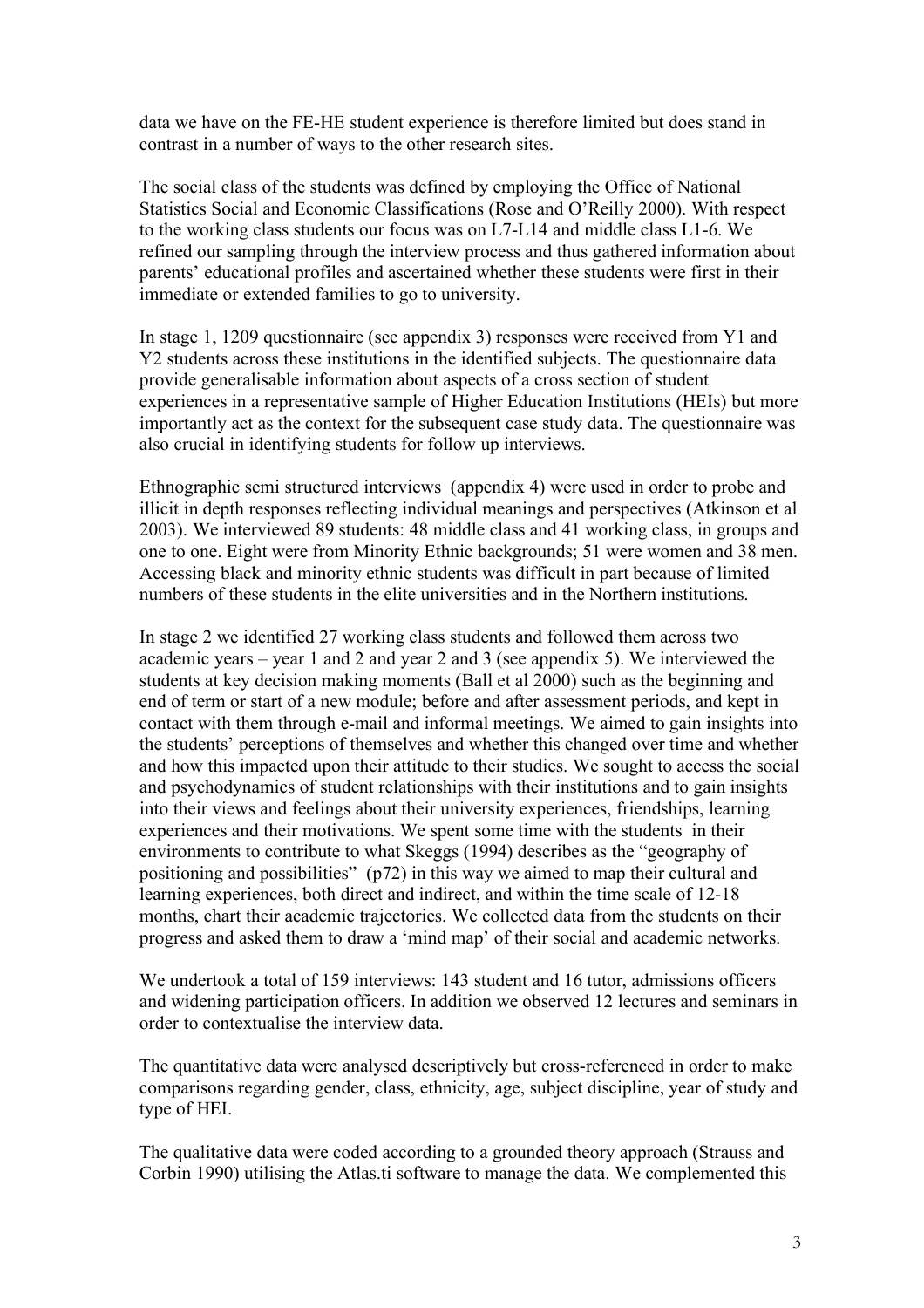by drawing on a number of theoretical frameworks including Bourdieu's and Bernstein's concepts as indicated above.

Names of place, institution and individuals have been anonymised as agreed with the participants. The researchers have abided by the BERA and BSA ethical guidelines as well as their own institutions' requirements.

# **Results**

# • **Different Learning and Social Contexts: the four HEIs**

The four very different HEIs embody different institutional missions and thus attract different types of students in terms of wealth, social class qualifications, age, and ethnicities, although gender seems to be more evenly balanced across the universities. Expectations and delivery of programmes differ across the HEIs and subjects together with unequal material conditions: unit of resource, collateral, endowments, research funding; together with different histories, traditions and perceptions of worth and status locally, nationally and internationally. All this impacts on pedagogy and students' social, cultural and learning experiences (Bastedo and Gumport 2003). These 'fields' in Bourdieu's (1990a) terms- the social and material arena in which the students are studying and competing for scarce and highly desirable resources, are complexly differentiated.

Our data suggest that 'an institutional effect' or institutional habitus (Reay et al 2005) which acts as an intervening variable, providing a semi-autonomous means by which class processes are played out in the HE experiences of students. The HEIs in our study have institutional habituses in which their organisational culture and ethos is linked to wider socio-economic and educational cultures. Hence there are greater differences between the university experiences than between the students' experience in each university or subject. These differences are described briefly below (see also Output 1).

Eastern College where the HE students undertake vocational foundation degrees, mainly on a part-time basis, is situated in an economically disadvantaged area devoid of the usual attributes of a university town: for example, there are no bookshops or theatres. The students tend not to go to the partner university (Northern) to avail themselves of the learning resources there and nor do they identify as university students. Tutor support varies across the subjects and is influenced by student numbers and tutor personalities.

At Northern University the majority of students live at home (70% of questionnaire responses) and work in part time employment between at least 10 and 20 hours per week (64%). Whilst there is a range of University support addressing study skills, finances, health and counselling, there was no structured tutorial support. Through a system of on-line learning whereby students were encouraged to access lecture notes and related learning materials, frequently eschewing the need to attend the university, Northern students were increasingly left to their own devices.

At Midland the type of support was similar although more module and personal tutor contact seemed to be available. Also only 10% of the questionnaire respondents lived at home, and 30% had some limited part-time, weekend employment.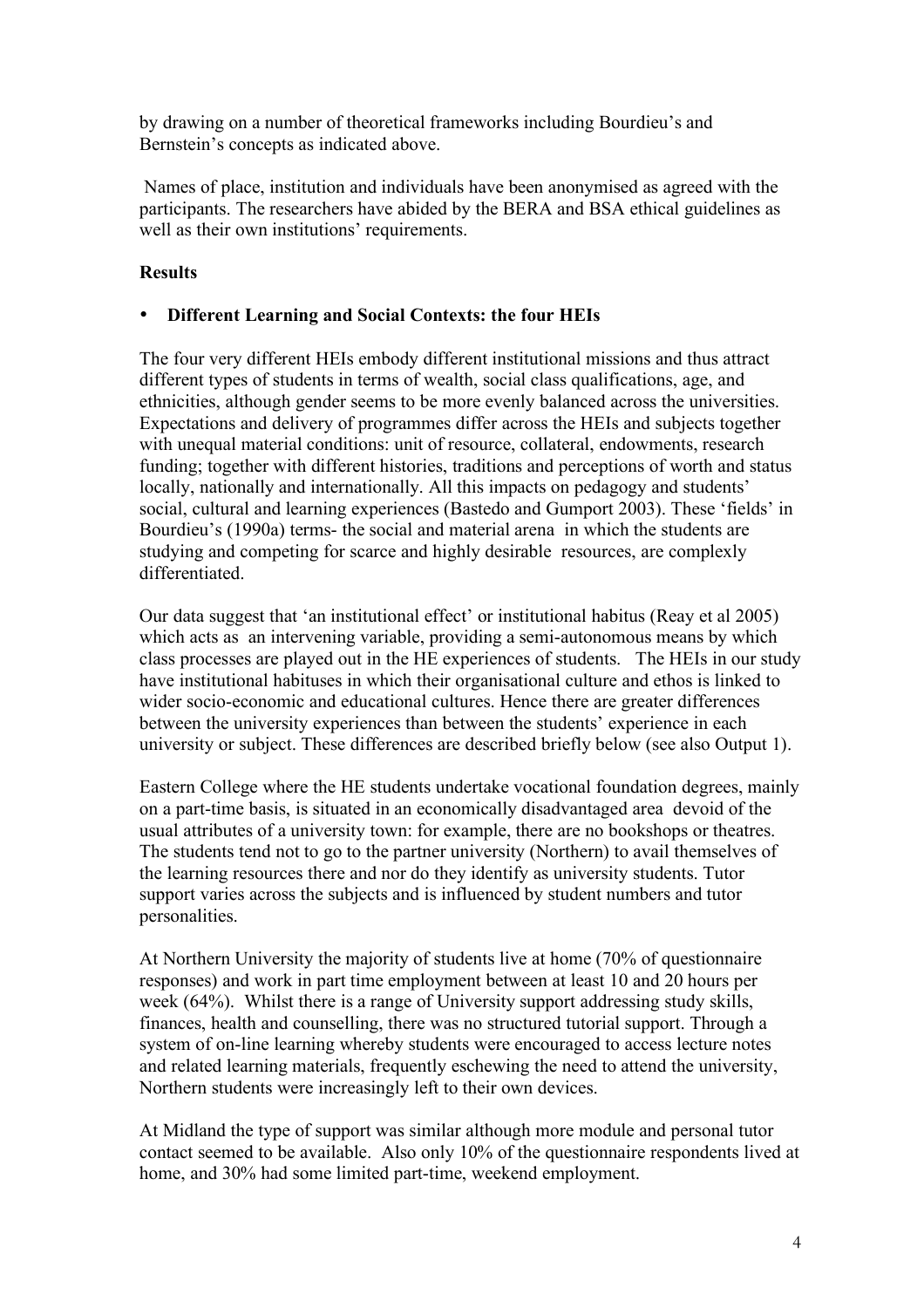At Southern they have to live on campus at least in the first year and are forbidden to take jobs during term time. Most are young and tend not to have other family commitments. Once accepted into the university, resources are targeted to ensure individual success for all. Each term students receive detailed feedback on their progress which happened variably elsewhere. They are immersed in their subject and the academic culture and the college system provides a personalised student support network.

Eastern College and Northern University essentially offer their students a resource to enable them to improve their position in the labour market, suiting the needs of local 'non-traditional' students. Southern draws the students into what is effectively an exclusive club where they are 'bound in' as life-long members. In between these extremes Midlands draws on a more diverse student intake in terms of geography and ethnicity, and provides an environment in which social and cultural opportunities are promoted alongside the academic aspects of the university experience. The implication is that the students' lives revolve around their HEI to different extents, with the degree prioritised in different ways in the light of other concerns and commitments.

#### • **To compare and contrast the social and cultural experiences of working class students in different types of higher education institution**

Habitus is the embodiment of history, "internalized as a second nature…[it] is the active presence of the past of which it is the product." (Bourdieu 1990a p56). Having the kind of history that matches the present conditions facilitates one's engagement with that present reality. All middle class students to varying degrees had more preparation (cultural capital)for university life and what to expect than all the working class students in our study. Most were given advice by parents or family members with many of these having been to university themselves and were groomed by their schools (see appendix 6).

Widening Participation has helped working class students to overcome to some extent that sense of place that leads to self exclusion from places that they do not feel that is rightly theirs (Bourdieu and Wacquant 1992 p72). However, on going to university working class students are faced with middle class worlds and need to devise strategies of engagement or at least coping. It is clear from the questionnaire responses, all students' understandings of what to expect on going to university varied enormously but the more preparation or cultural capital they had the clearer they were about what they wanted to accrue from their experience and how to effect this.

Hence, our findings show the importance of conveying not merely information about the course programme but also the importance of ensuring students develop an understanding of the 'invisible' pedagogy (Bernstein 1996): the rules of 'the game' (Bourdieu 1990b) and expectations. Becoming 'bound in' is one means of achieving this. At Southern University, it was an overt process and some working class students were overwhelmed and intimidated by it (Output 2). At Midland the process is more implicit and in part is perpetrated through the system of clubs and societies. It is also apparently generated through the students' residential experiences of halls of residence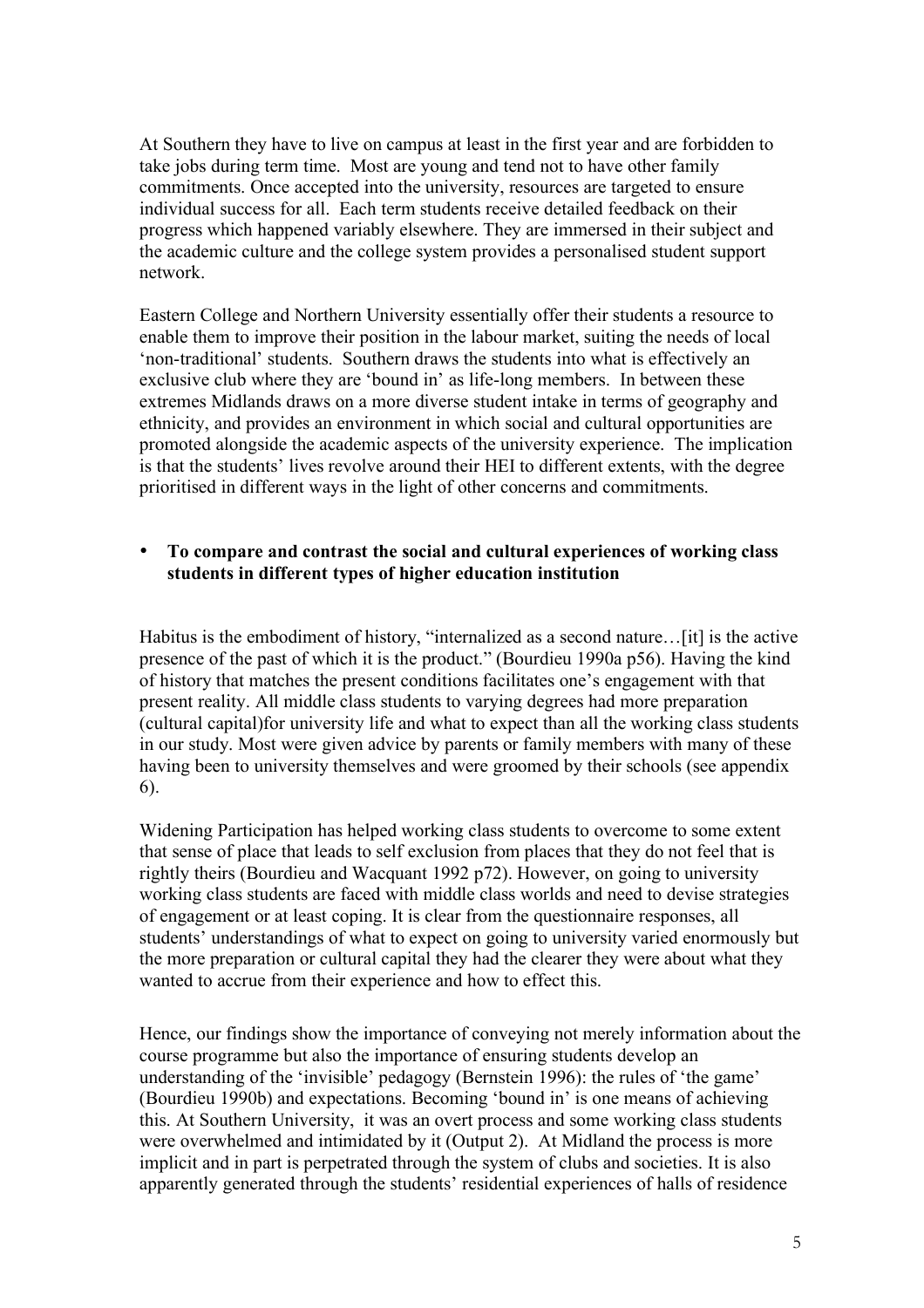in the first year. Here they are drawn in to the comfort of the social environment. But it is also through the association with students who bring a range of classed experiences and high value capitals themselves, that pedagogical ethos and academic expectations are propagated. Northern and Eastern students, both women and men, overwhelmed with paid employment, and family commitments, continue to live at home and socialise with home-based friends, hence there were few such opportunities. The more students withdraw from the 'field', either intentionally or not, the less access they have to the means (habitus and cultural capital), or opportunity (social capital) to acquire it, to compete for scarce resources.

Thus we can see the interplay of the structural with the personal, the familial and social and academic experiences that constitute the histories of these students and comprise the " system of structured structuring dispositions" (Bourdieu 1990a p55) .The middle class students have learned dispositions which fit with the context of the university and are thus enabled to generate further habitus through a range of social interactions. The working class students may also do so in different ways across the different institutions but on balance they have fewer such opportunities.

#### • **To examine the impact of these experiences on their learning and academic progress primarily from their own perspectives but also if possible those of their tutors**

Therefore we have students across these different HEIs variously 'integrated' (Tinto 1993). These personal experiences and histories gave rise to a spectrum of learner behaviours in the HEIs which combined with the institutional habitus had a powerful impact on how the case study students developed as learners over the research period. At one end the College and Northern where for the students, jostling work and family commitments with doing a degree, the development of student learner identities was not central. For mature students and younger women their learner identities, stemming from previous school experiences, remain relatively fragile and unconfident. Women students often expressed strong self doubt about their worthiness of being at the University at all but as Leathwood and O' Connell (2003) and Bartky (1990) argue, this is less about personal inadequacies and more to do with systems of oppression and social relations.

Students at Southern and to a lesser degree Midland, had been identified as high achievers from early on in their school careers, equipping them with confident learner identities. Enveloped in a highly competitive, learning intensive environment at Southern and captured by the social but also academic ethos at Midland, being a student becomes the individual's main source of identity. This in itself becomes generative of success. At Southern being an academically successful student becomes an allconsuming preoccupation.

The powerful influence of the institutional cultures can be seen in the students' reference to the pressure on them to excel at Southern or feelings of not being challenged, articulated by some Northern students (appendix 7). At Northern exceptional students stood out and had to rely on their own motivation and selfregulation (Vermunt 1998) whereas at Southern they competed for the 'exceptional' status.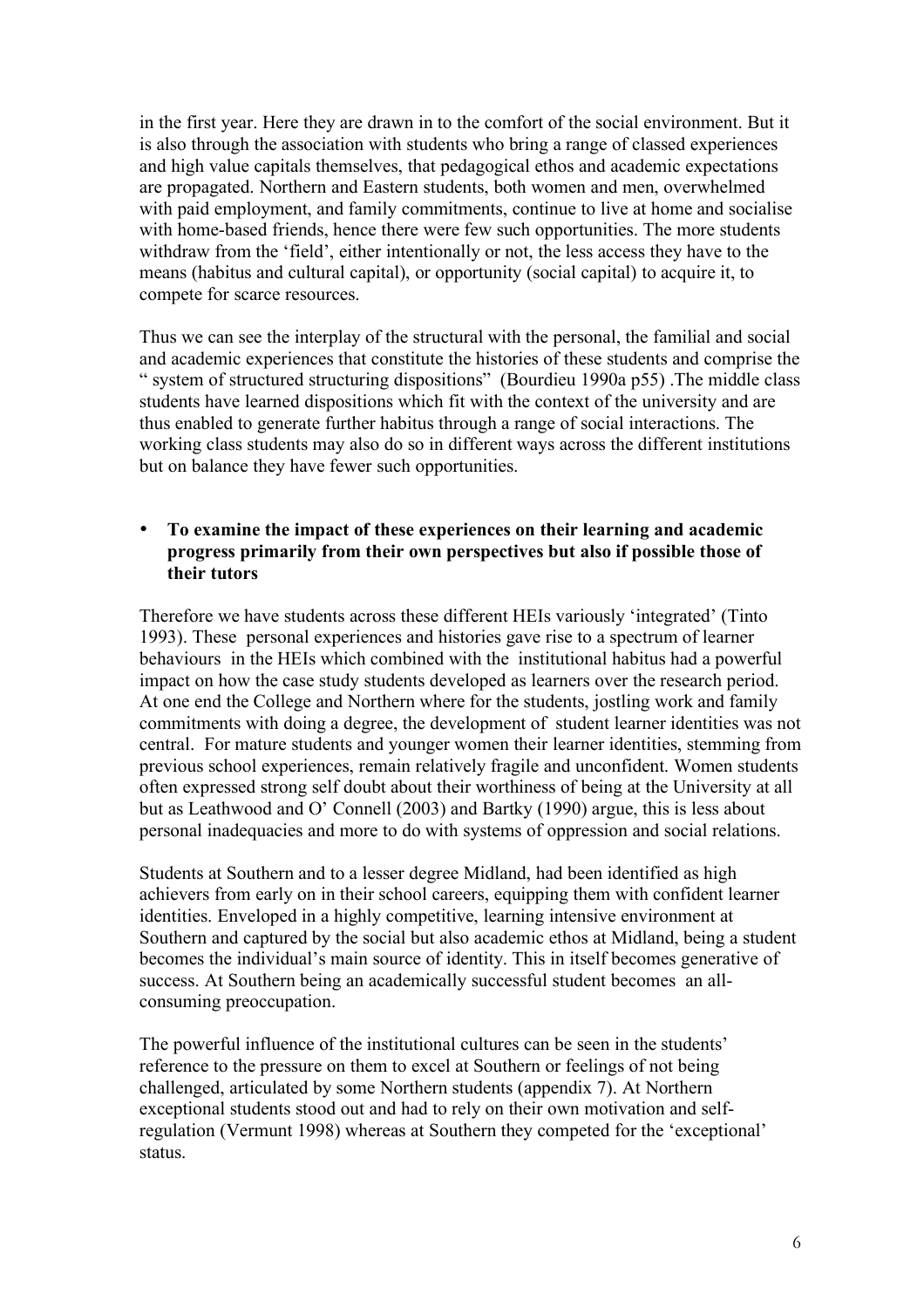The structure of the pedagogy in particular had a strong impact on the students' ability to make sense of and navigate their way through the learning process and to acquire in Bernstein's (1996) terms the 'realisation and recognition rules'. These structures are, for example, tightly 'framed' (ibid) at Southern facilitating this acquisition, and weakly framed at Northern, thus impeding it. At Northern where students were not required to attend lectures, were permitted to hand in work late and could re-sit failed assessments several times and where relationships with tutors were informal, they also lamented being left to their own devices and desired more structured discussion of ideas.

At Southern with its stronger framing and intense 'pacing', seminars and tutorials are explicitly about mastery and competitiveness. The norm is to be extremely hard working to the point of not being able to switch off. Working class students at Southern, notwithstanding their social anxieties, are enabled to succeed. At the other institutions the process is more complex and convoluted. There are tensions between the academic rigour and requirements and desire to accommodate a diversity of personal experiences and commitments as explained by the tutors we interviewed, particularly at Northern and Eastern. The research shows that unintentionally, this often has a counterproductive effect.

'Belonging and fitting-in', a central theme in Widening Participation discourse (Read et al 2003, Archer et al 2003), often attributed as a barrier to university access or access to learning is more complex and nuanced than hitherto thought. It is not, in our view, a unitary experience but applies both to learner and social identifications. At Northern and Eastern, the working class students fitted in socially with some ease but as learners several of the Northern students who felt passionate about their subject, were committed and hard working, felt at odds with their peers who tended to be more laid back learners (Reay et al forthcoming). On the other hand, working class students at Southern, whilst at times anxious and overwhelmed by the social aspects, are much more like fish in, rather than out of, water, academically. On going there they find, in a sense, the coming together of their academic/learner identities, surrounded by others intellectually like them in contrast to their school experiences. For Midland students there is more diversity in all respects and therefore more opportunities for the students to find their niche, and people with whom they can or want to identify.

All of the students in our study succeeded academically (including for example three firsts and several going on to postgraduate study) displaying significant levels of commitment and resilience at times against the odds. For all students studying is challenging, angst ridden work: but for some it is made easier than for others.

• **To discern the impact of the university experiences on the constructions and reconstructions of the students' identities and explore the processes of compliance or resistance with which students engage in order to position themselves as effective learners**

As we have already indicated the students to different extents in the different HEIs experienced competing identities which impacted on their social involvement but also academic behaviour. However, we found no evidence of the disidentification Skeggs (1997) writes of in her study of working class women. Rather a strong sense of class pride amongst the case study students especially in their own achievement at having got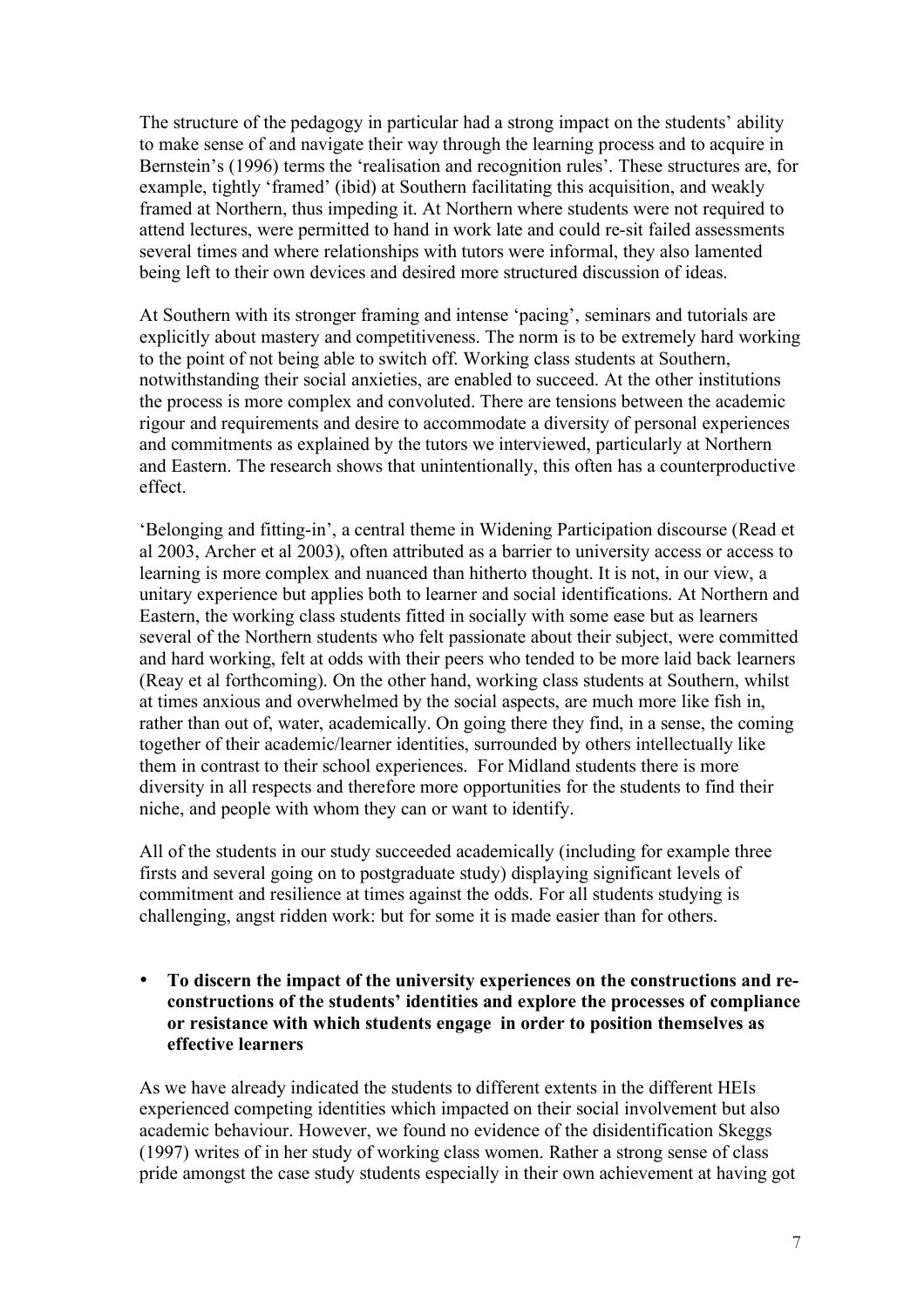to university (Crozier et al forthcoming) was asserted. But whilst there was little attempt to seek middle class respectability (ibid) in an overt sense, it became clear the students' identities were challenged by others or by their perceptions of how others saw them in a negative and conflictual way.

Although at Northern the working class students felt socially comfortable blending into the 'expressive order' (Bernstein 1975) some expressed the anxiety of potential rejection on leaving this apparent comfort zone such as Kylie who had applied to an elite university for postgraduate study. At Southern students experienced 'the shock of the elite' which meant they could take nothing for granted (Output 2) and at Midland both white and Asian students talked about seeking out people 'like them' rather than being forced to fit into social networks with which they did not feel comfortable. This defended behaviour did compound a certain marginalisation as Nasir gradually realised when he reflected on only knowing 'other' Asians.

While middle class students are located in a familiar social field, working class students experience a disjunction between their habitus and field experience and they find they are forced to engage in acts of reinvention; for them habitus is 'being restructured, transformed in its make up by the press of the objective structures' (Bourdieu 2005 p47). Although none talked about proactively changing in order to access requisite capitals to progress academically there is evidence of the need to change an accent or ways of presenting themselves in order to be taken seriously, as one young male Asian student at Midland put it. Classed and ethnicised masculinities frequently emerged as an issue when students referred to their experiences in the university. At Midland male, white and Asian, students were often constructed by their middle class counterparts as 'threatening' and 'unrefined'. One South Asian student mused on whether with was class or ethnically based or indeed both. Another male student at Southern talked about the contrast between his " drunken antics…having a laugh…" with friends at home whilst at Southern you need to "tiptoe" around people, and "watch what you say " for fear of offending them or in case the sentiment is misunderstood.

However, the working class students are not merely adapting to or managing their social and cultural identities in the university, they have to do something similar in their home communities. Not only do they need to 'code switch' between different sites and social milieu but more than that there are other possibly more challenging or complex strategies required such as turning away from old friends with whom they find they have nothing left in common, a concern expressed particularly by male students. Also Bhavesh for example, at Midland, had to deal with accusations of "acting white" (Fordham and Ogbu 1986) as a successful academic student, from his peers at home which confronts him with a dilemma as to who he is.

For the women students identity conflicts most often manifested themselves in these latter respects, with the challenge to the gendered expectations of mother, daughter, sister and so on. The students' families seemingly relied heavily on them and there were often tensions between university and family competing demands. As Edwards (1993) has noted these are greedy institutions but unlike her we found that it wasn't only mature students who were affected.

Consequently the students move in and out of different identity constructions between university and home, marked out by class, ethnicity, masculinities and gendered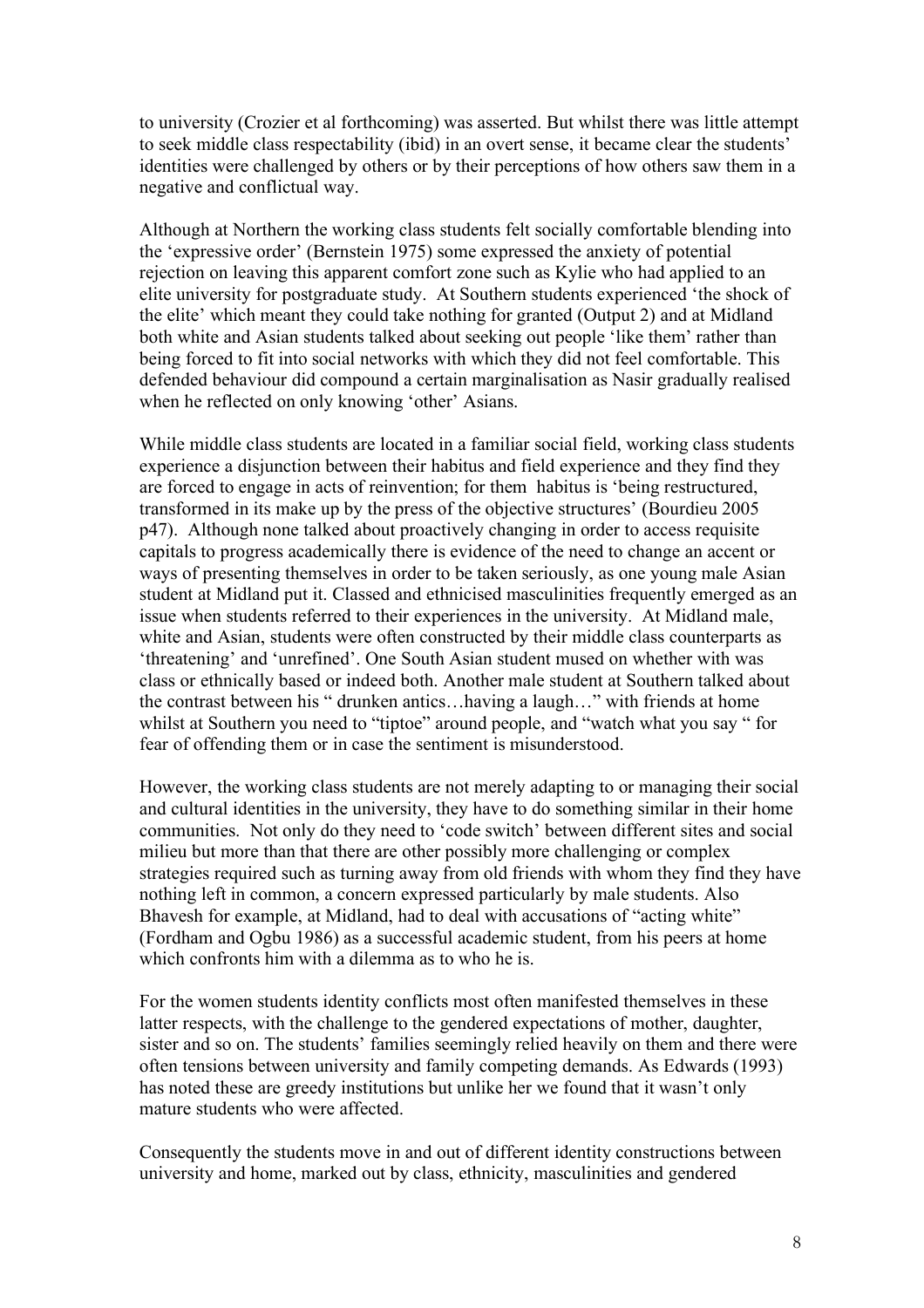expectations. Their identities are thus fragmented and often contradictory: a "lived identity" (Grossberg 1996 p91) formation akin to " a kind of disassembled and reassembled unity" (Haraway 1991 p74 cited in ibid). Some embrace this change but most dip in and out and occupy the twilight space of identity, or what Bhaba (1996) calls "the in between space (in Grossberg 1996 p91). They are hybrids but this hybdrisation is not a bringing together of equal parts. It is the struggle over unequal differences that is troubling and disruptive.

#### • **To contribute to the theoretical understanding of social class and learner identities within the higher education context**

Existing research in relation to HE student success indicates that in the UK there is an emphasis on the importance of prior educational experience (Mussellbrook and Dean 2003, Wingate and Macaro 2004) whilst in the USA there has been a greater concern with 'integration' (Tinto 1996, Pascarella and Terenzini 2005). Utilising the concept of habitus and institutional habitus (Reay at al's 2005) we have shown how in related but different ways both of these aspects are important for the development of effective learner identities. Our data reveal the powerful influences of prior learning experiences and dispositions but also the dynamic between these and students' academic contexts as well as university strategies to 'bind in' the students. However, there are also problems with the strategy of 'integration' with the emphasis on the student to change rather than the institution and its inherent practices; these as we and others (eg Bowl 2006, Leathwood and O'Connell 2003, Stewart 2008) have shown are classed, raced and gendered. In particular through this comparative study, we point to the significance of structural inequalities that exist between the universities and how these impact on the experience of the students.

The mechanisms by which such inequalities have been perpetuated in the learning situation, albeit frequently unrecognised by tutors, have been explained, in part, by utilising aspects of Bernstein's pedagogic device (1996). Strong framing (Bernstein 1996) of teaching is associated with social control and reproduction. Once the student has been accepted, Southern University, protecting its reputation, has to ensure that s/he succeeds. Tight control over the learning experience is thus a prerequisite. The strong framing provided clear sequencing of work and led to clarity of expectation – a visible pedagogy. Based on a clear and informative structure the working class students who whilst initially were unprepared for what to expect, were enabled to develop strong confident learner identities and behaviours leading to success.

At Northern the loose framing intended as a supportive approach in many ways, has been seen to compound students' lack of cultural capital and confusion. For them the experience is frequently fragmented and the lack of intensity unintentionally conspires to undermine the efforts of those who are ambitious and passionate about their subject. Students' anxieties about what they do not know and the implications of this for their progress, is at times palpable. This renders them dependent learners, craving tutor contact and the desire to be told what to do. Where students start their university careers without the 'realisation rules' (Bernstein 1996) then loose framing (usually associated with creative possibilities) rather than liberating student learning, would seem to have the opposite effect.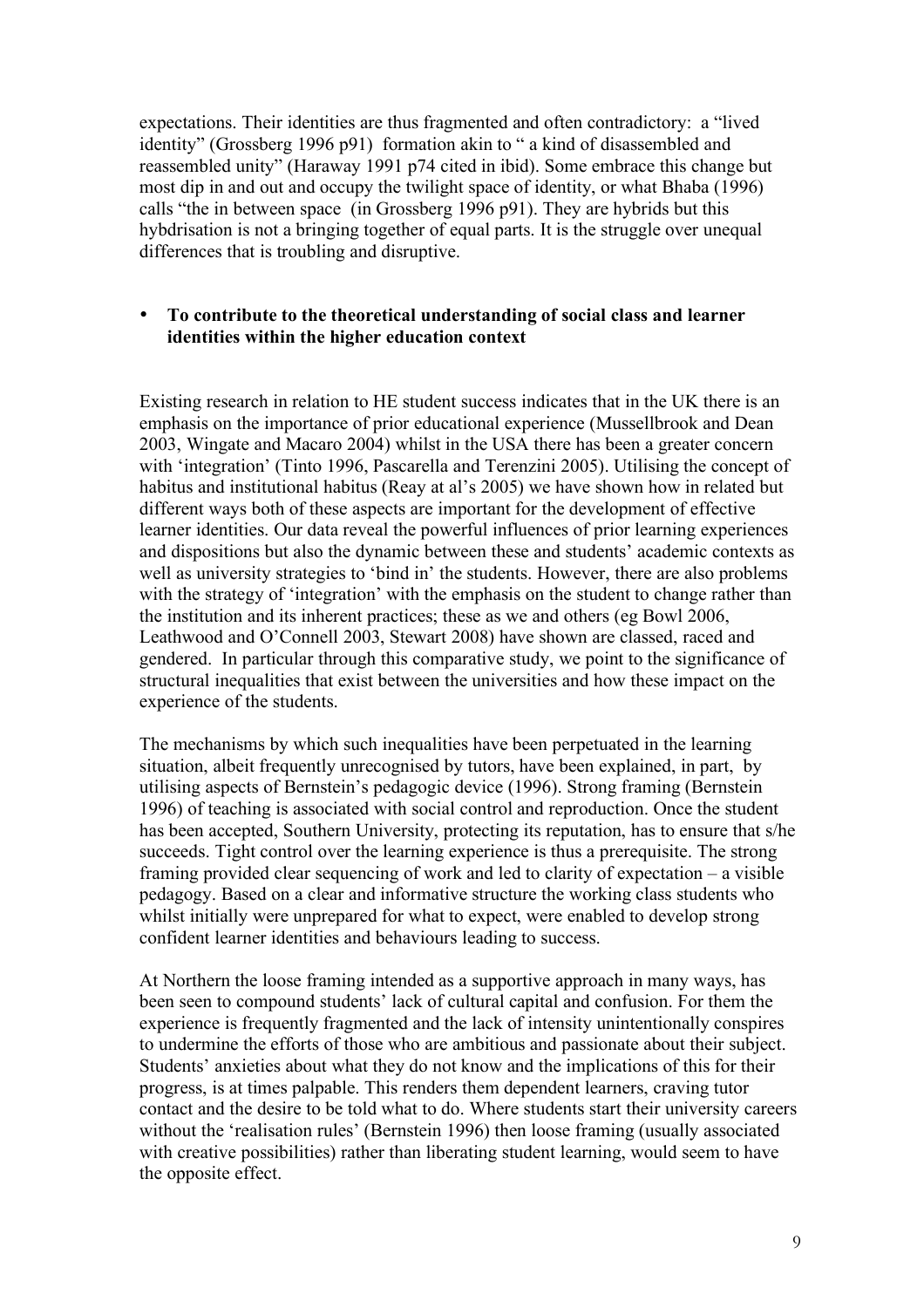We have also shown the necessity of separating out learner from social identities, and the need to understand the varying extent to which individuals are able to move in and out of different identity positionings. So, for example, our Southern students are increasingly able to be recognised as highly successful learners rather than as working class young men and women. In Eastern and Northern however, class identities are more fixed and fixing.

Working class students as we have shown can benefit from the institutional effect of a privileged university. However for all working class students to different degrees there are psychic costs involved in the identity struggles as learners in middle class milieu. For some the process is more about finding themselves than changing and are thus liberatory. Although the students are confronted with their own difference and do at times adapt and reformulate their identities accordingly this is not a passive capitulation. Whilst the process can be troubling following, Bhaba (1996) and Bakhtin (1981), we argue it can and for most of them has been, agentic. Universities traditionally have not been places for the working class. Here we demonstrate how the working class students navigate their way through, at times inhospitable but frequently unknown, waters, making or appropriating the space for themselves and hopefully 'others like them'. In these ways as others (Goodwin 2006) have found the working class students develop resiliency in the journey towards success.

# • **Activities**

We held a national dissemination event in April 2008 attended by 60 delegates including academics, Aim Higher, HEA, Million+, NIACE, Widening Participation Officers.

We have presented 28 papers at 22 conferences and seminars (see appendix 8 for details).

Future conferences include a proposal to AERA 2009

# • **Outputs**

To date we have two publications (refereed journal: Research Papers in Education Crozier et al 2008; by invitation: Research Capacity Building 2007 Crozier & Clayton). We have a further four papers sent for consideration (to Sociological Review; Sociology; BERJ and Oxford Review (appendix 9); contracts for two book chapters in publications for Sage and Routledge Falmer and we will be seeking a book contract for a monograph

We have also: written three working papers; have set up a web site http://education.sunderland.ac.uk/our-research ; have published an interim report on project web site and HEA and TLRP web sites and uploaded conference papers on the TLRP D Space.

Through TLRP we have published and distributed a Research Briefing and an interim summary report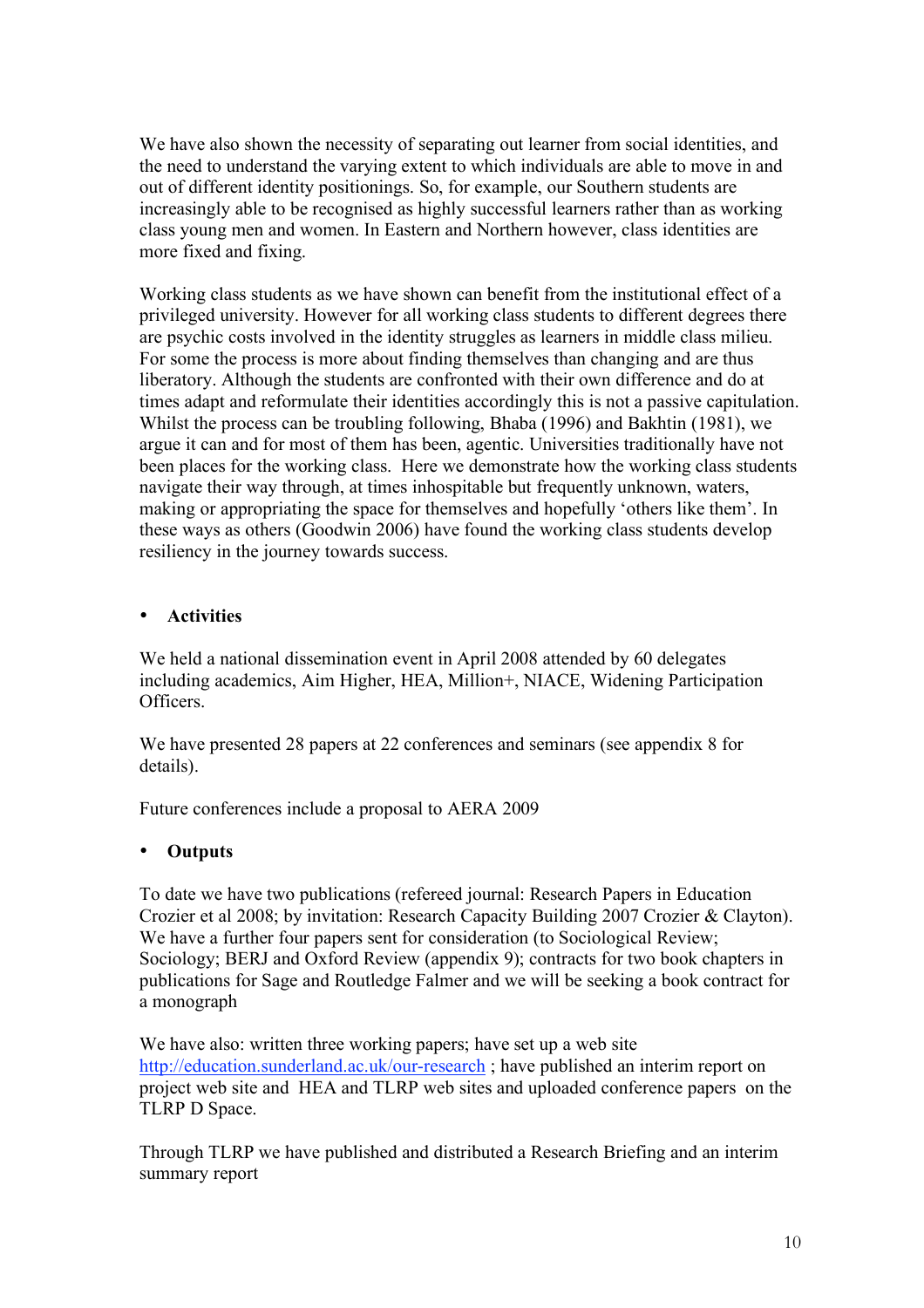We have submitted our data to the Data Archive

#### **Impacts**

National dissemination event April 2008

TLRP and Widening Participation in HE conference with policy makers including HEFCE and DIUS June 2008

The project had an Advisory Group comprising representatives from the participating institutions, NIACE, HEA, Aim Higher, a Students' Union and also Baroness Estelle Morris.

Media coverage includes: THE 15 May 2008; TES September 2007, local newspapers in the NorthEast, BBC web site March 2006; Radio 4 2006 .

We were invited by the HEA to give an interim report to a conference attended by Widening Participation Officers, HEA members, Aim Higher as well as academics; and to give Keynote to ESCALATE annual conference 2008.

We have been invited to give a dissemination report to the Executive at one of our institutions.

#### • **Future Research Priorities**

The black and minority ethnic student experience The middle class student experience Working class graduate future trajectories

# **References**

Archer, L. and Hutchings, M. (2000) 'Bettering Yourself?' Discourses of risk, cost and benefit in ethnically diverse, young working class non-participants' constructions of higher education. *British Journal of Sociology of Education*, 21:4, 555-574

Archer, L. Hutchings, M. and Ross, A.(2003) (eds) *Higher Education and Social Class: issues of exclusion and inclusion.* London: Routledge/Falmer

Atkinson et al (2003) *Key Themes in Qualitative Research*. USA: Roman Altamira Press

Ball, S. J., Maguire, M., Macrae, S., (2000) *Choice, Pathways and Transitions Post –16.* London and New York: Routledge/Falmer

Bartky, S. L. (1990) *Femininity and Domination: studies in the phenomenology of oppression.* NY: Routledge

Bastedo, M.N. and Gumport,P.J. (2003) Access to What? Mission differentiation andacademic stratification in US public higher education. *Higher Education* 46:341-359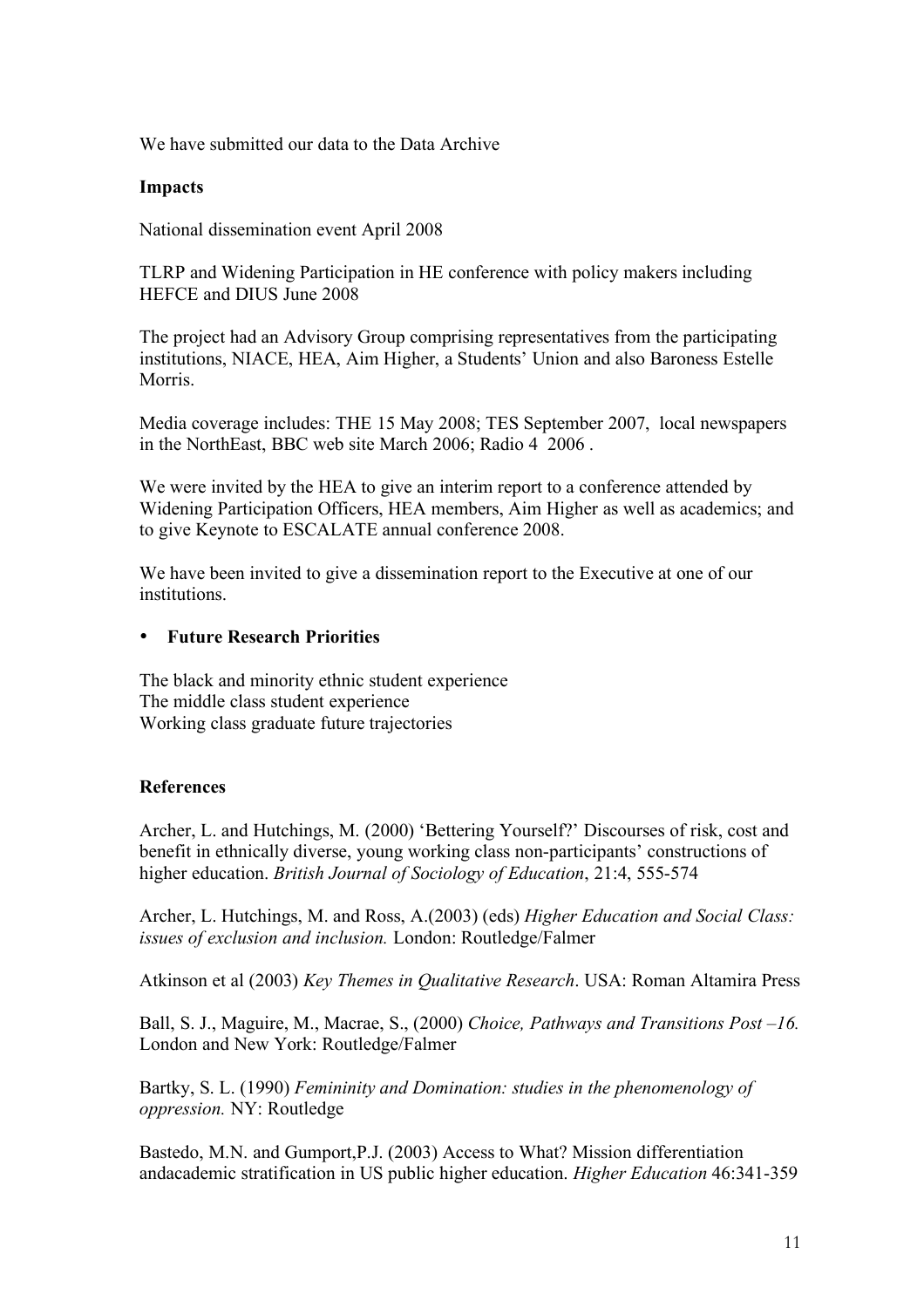Bernstein, B. (1975) *Class, Codes and Control*. *Volume 2, 2nd edition.* London: Routledge and Kegan Paul.

Bernstein, B. (1996) *Pedagogy, Symbolic Control and Identity. Theory, Research Critique*. London & PA.: Taylor and Francis.

Bakhtin, M. (1981) Discourse in the novel. In M. Holquist *The Dialogic Imagination*. Tranlsated: C. Emerson and M. Holquist.Austin, USA: University of Texas Press

Bhaba, H. (1996) Cultures in Between. In S. Hall. and P. Du Gay (eds) *Cultural Identity*.London & CA: Sage Publications

Blanden, J. and Machin, S. (2004) Educational Inequality and the Expansion of Higher Education. Scottish Journal of Political Economy, 51:2, 230-249

Bourdieu, P. (1988) *Homo Academicus*. Cambridge: Polity Press

Bourdieu, P. (1990a) *The Logic of Practice.* Cambridge: Polity Press

Bourdieu, P. (1990b) *In Other Words: essays towards a reflexive sociology.* Cambridge: Polity Press

Bourdieu, P (2005) Habitus. In J Hillier and E Rooksby (eds) *Habitus: A Sense of Place* Aldershot: Ashgate.

Bourdieu, P and Wacquant. L (1992*) An Invitation to Reflexive Sociology*. Chicago: University of Chicago Press.

Bowl, M. (2006) *Non-Traditional Entrants to Higher Education*. Staffordshire UK & VA, USA: Trentham Books

Crozier, G. Reay, D. Clayton, J. (forthcoming) Border Crossings and Cultural Fusions: Constructing Hybrid Social Identities in Higher Education. Sent to the *Oxford Review of Education*

Edwards, R. (1993) Edwards, R., 1993. *Mature Women Students: Separating or Connecting Family and Education*, London: Taylor & Francis

Fordham, S. and Ogbu, J. (1986) Black Students' Sucees: coping with the burden of acting white. *Urban Review*, 18, 176-206

Fuller, A. et al (2005) Learning as peripheral participation in communities of practice: a reassessment of key concepts in workplace learning. *British Educational Research Journal*, 31:1, 49-68

Goodwin,L. L.(2006) *Graduating Class. Disadvantaged students crossing the bridge of higher education*. NY:SUNY Press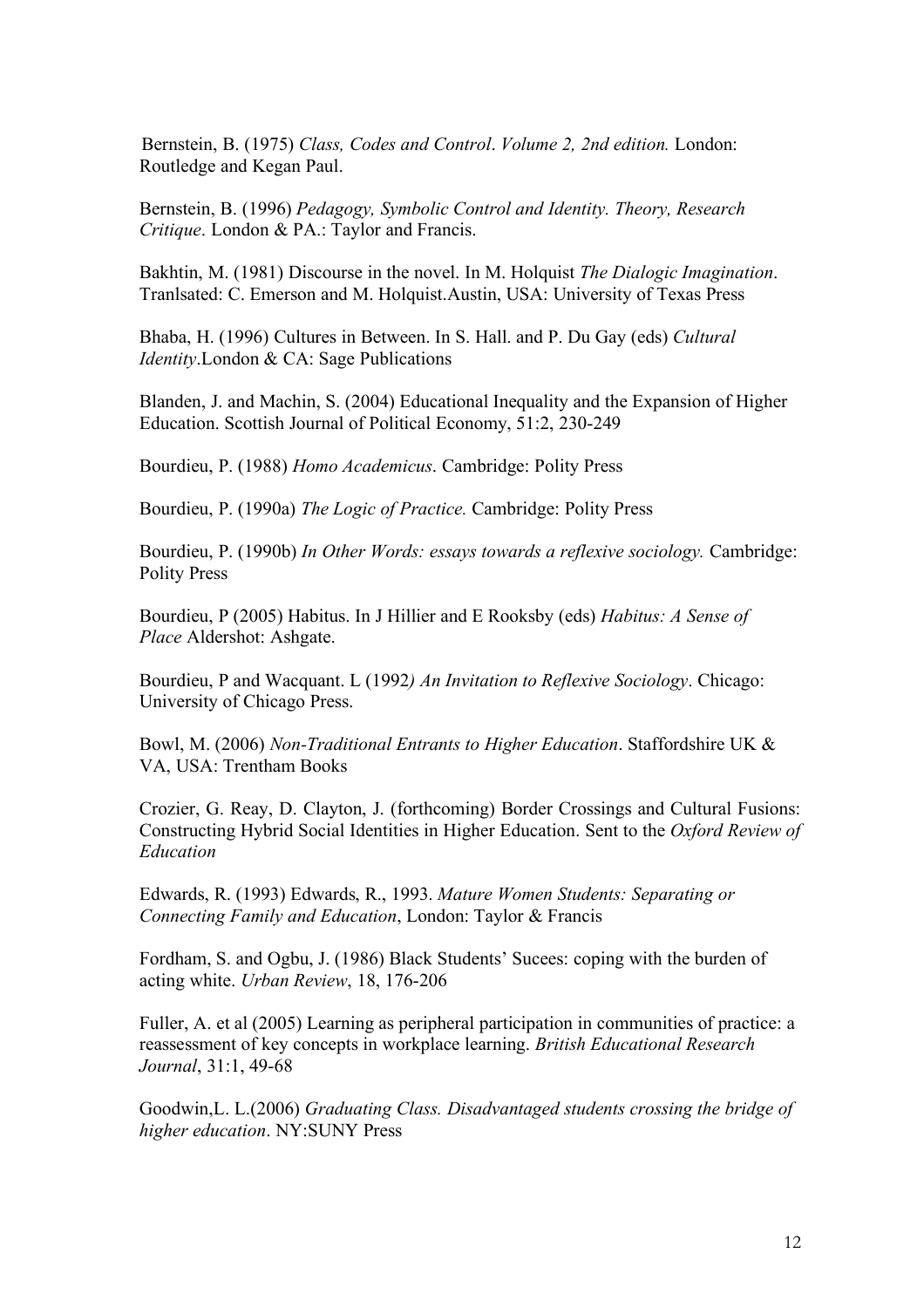Gorard et al (2006) *Review of Widening Participation Research: addressing barriers to participation in higher education*. HEFCE: Bristol

Grossberg, L. (1996) Identitiy and Cultural Studies – is that all there is? In S. Hall. and P. Du Gay (eds) *Cultural Identity*.London & CA: Sage Publications

Haraway, D. (1991) Simians, Cyborgs and Women: the reinvention of nature. NY: Routledge

Harvey et al (2006) *The first year experience: a review of the literature for the Higher Education Academy.* York: HEA

HEFCE (Higher Education Funding Council for England) (2005) *Higher education admissions: assessment of bias.* Bristol, UK: Higher Education Funding Council for England.

Hodge, M. (2002) Labour's Plans for Lifelong Learning in the Second Term. *Speech by Margaret Hodge, MP at the Social Market Foundation.* London, 11 April

Lave, J. & Wenger, E. (1991) *Situated learning*. Cambridge: Cambridge University Press

Leathwood, C. and O' Connell, P.(2003) 'It's a Struggle': the construction of the 'new student' in higher education . *Journal of Education Policy* 18:6, 597-615

McDonough, P and Fann, A (2007) The study of Inequality in P Gumport (ed) *Sociology of Higher Education* Baltimore: John Hopkins University.

Modood, T. and Shiner, M. (1994) *Ethnic Minorities and Higher Education*. London: Policy Studies Institute/Universities and Colleges Admissions Services

Mussellbrook, K. and Dean, J. (2003) Students' Experiences of First Year at University. SouthEast of Scotland Access Forum. http://snap.ac.uk/seswarf/studexepinterimreport.pdf

Nora, A. (2004) The Role of Habitus and Cultural Capital in Choosing a College, Transitioning From High School to Higher Education and Persisting in College Amoing Minority an Nonminority Students. *Journal of Hispanic Higher Education,* 3:2, 180-208

Pascarella, E.T. and Terenzini,P.T. (2005) How College Affects Students. A third decade of Research. San Francisco: Josey-Bass

Read, B., Archer, L. and Leathwood, C. (2003) Challenging Cultures? Student Conceptions of 'Belonging' and 'Isolation' at a Post 1992 University. *Studies in Higher Education* 28:3, 261-277

Reay, D. David, M. Ball, S.J. (2005) *Degrees of Choice.* Stoke-on-Trent and Sterling, USA: Trentham Books